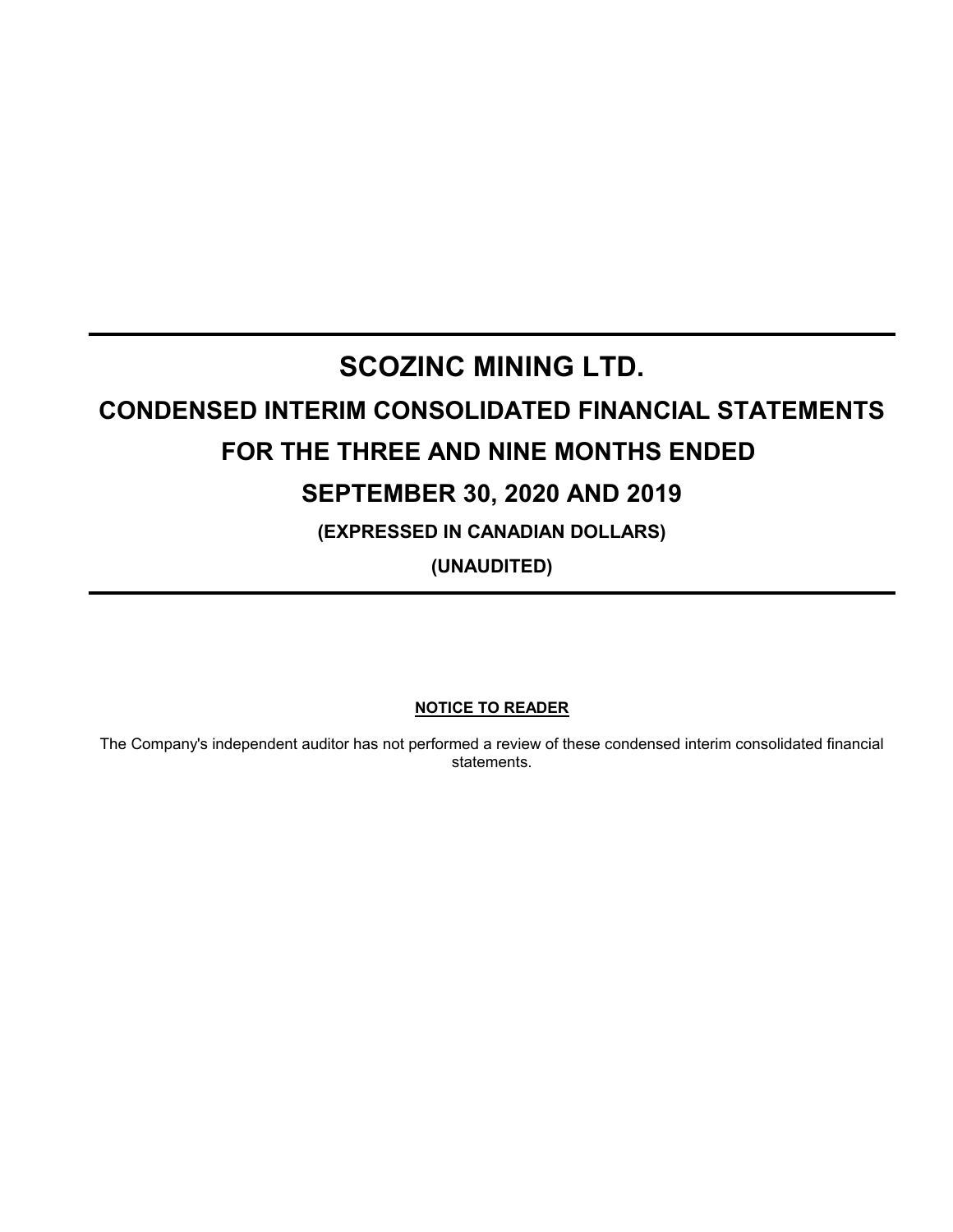#### **ScoZinc Mining Ltd. CONDENSED INTERIM CONSOLIDATED STATEMENTS OF FINANCIAL POSITION (PRESENTED IN CANADIAN DOLLARS) (UNAUDITED)**

| As at                                                                                                                                                       |    | September 30,<br>2020                                | December 31,<br>2019 |                                                      |
|-------------------------------------------------------------------------------------------------------------------------------------------------------------|----|------------------------------------------------------|----------------------|------------------------------------------------------|
| <b>ASSETS</b>                                                                                                                                               |    |                                                      |                      |                                                      |
| Current<br>Cash<br>Amounts receivable and prepaid expenses (Note 5)                                                                                         | \$ | 260,088<br>96,800                                    | \$                   | 519,138<br>85,855                                    |
|                                                                                                                                                             |    | 356,888                                              |                      | 604,993                                              |
| Cash held for reclamation (Note 3)<br>Property, plant and equipment (Note 4)<br>Exploration and evaluation assets (Note 6)<br>Right-of-use asset (Note 7)   |    | 3,189,767<br>7,810,223<br>7,778,341                  |                      | 3,163,616<br>7,934,074<br>7,252,535<br>85,425        |
|                                                                                                                                                             |    | 18,778,331                                           |                      | 18,435,650                                           |
|                                                                                                                                                             | \$ | 19,135,219                                           | \$                   | 19,040,643                                           |
| <b>LIABILITIES</b>                                                                                                                                          |    |                                                      |                      |                                                      |
| Current<br>Accounts payable and accrued liabilities (Note 9)<br>Amounts payable to related parties (Note 15)<br>Lease obligation - current portion (Note 8) | \$ | 230,925<br>57,389                                    | \$                   | 339,124<br>52,768<br>14,545                          |
| Lease obligation - long term portion (Note 8)<br>Decommissioning liability (Note 10)<br>Loan payable (Note 16)                                              |    | 288,314<br>2,600,000<br>40,000                       |                      | 406,437<br>67,420<br>2,600,000<br>٠                  |
|                                                                                                                                                             |    | 2,928,314                                            |                      | 3,073,857                                            |
| <b>EQUITY</b><br>Share capital (Note 11)<br>Warrants (Note 12(b))<br>Contributed surplus<br><b>Deficit</b>                                                  |    | 83,067,973<br>1,755,559<br>795,785<br>(69, 412, 412) |                      | 82,642,357<br>1,021,145<br>711,192<br>(68, 407, 908) |
|                                                                                                                                                             |    | 16,206,905                                           |                      | 15,966,786                                           |
|                                                                                                                                                             | \$ | 19,135,219                                           | \$                   | 19,040,643                                           |

**Nature of Operations and Going Concern** (Note 1) **Contingencies** (Note 13) **Subsequent Events** (Note 17)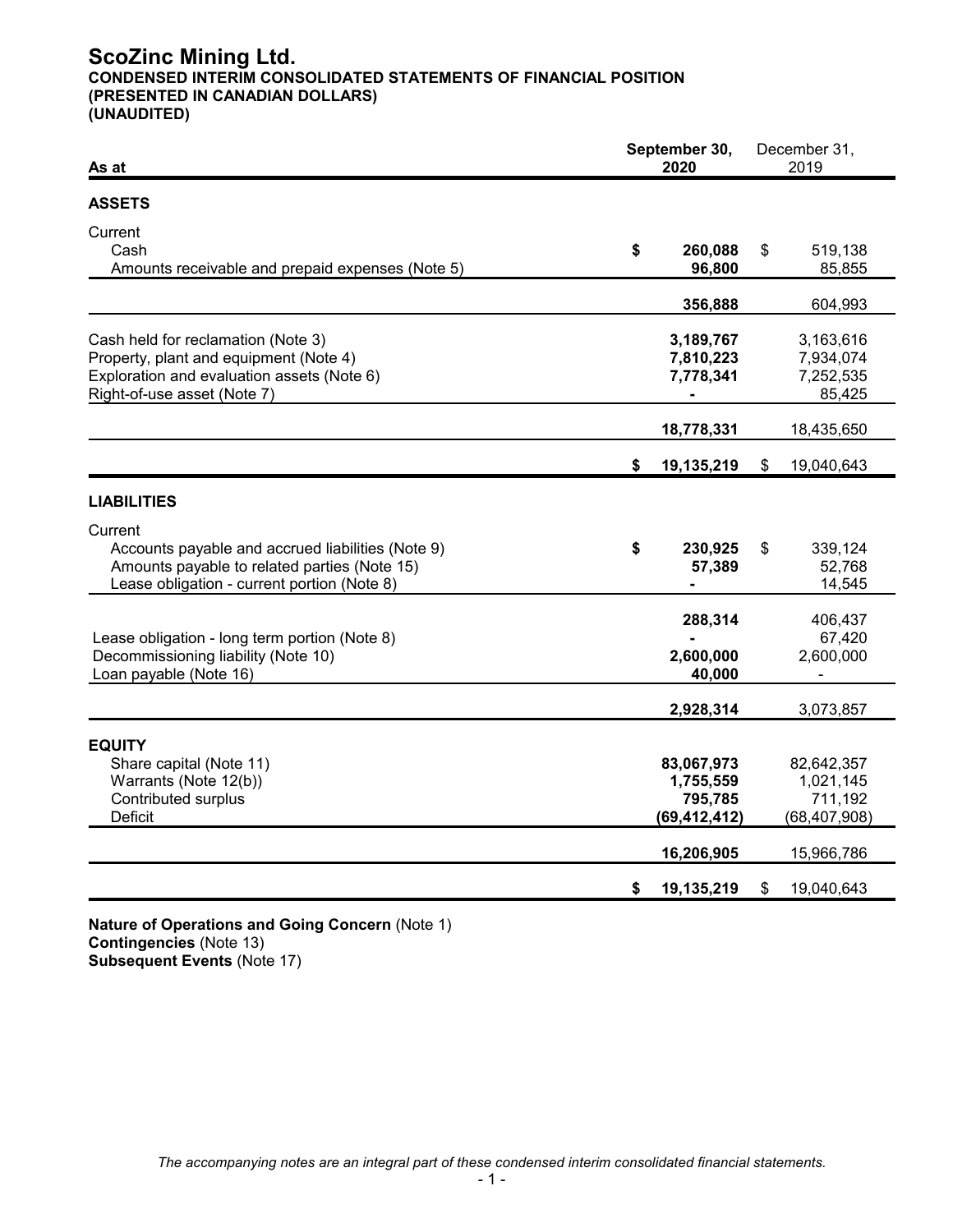### **ScoZinc Mining Ltd.**

**CONDENSED INTERIM CONSOLIDATED STATEMENTS OF LOSS AND COMPREHENSIVE LOSS (PRESENTED IN CANADIAN DOLLARS)**

**(UNAUDITED)**

|                                                                             | <b>Three Months Ended</b><br>September 30, |            | <b>Nine Months Ended</b><br>September 30, |               |
|-----------------------------------------------------------------------------|--------------------------------------------|------------|-------------------------------------------|---------------|
|                                                                             | 2020                                       | 2019       | 2020                                      | 2019          |
| <b>EXPENSES</b>                                                             |                                            |            |                                           |               |
| \$<br>Salaries and benefits                                                 | 95,965<br>\$                               | 128,321    | \$<br>494,564                             | \$<br>336,572 |
| Office and general                                                          | 9,465                                      | 94,318     | 126,021                                   | 156,431       |
| Legal and accounting fees                                                   | 28,325                                     | 21,907     | 78,271                                    | 86,152        |
| Investor relations                                                          | 156                                        | 6,688      | 64,162                                    | 15,316        |
| Amortization (Notes 4 and 7)                                                | 46,920                                     | 45,148     | 137,664                                   | 133,695       |
| Consulting                                                                  | 89,884                                     | 92,737     | 160,833                                   | 139,806       |
| Share-based payments (Note 12(a) and (c))                                   | 37,726                                     | 146,575    | 84,593                                    | 150,320       |
| Regulatory fees                                                             | 3,006                                      | 3,234      | 14,778                                    | 19,389        |
| Net loss before interest and other items:                                   | (311, 447)                                 | (538, 928) | (1, 160, 886)                             | (1,037,681)   |
| Interest income                                                             | 7,315                                      | 8,855      | 25,192                                    | 27,048        |
| Gain on settlement of liabilities (Note 9)                                  |                                            | 19,519     | 131,190                                   | (65)          |
| <b>NET LOSS AND COMPREHENSIVE</b><br><b>LOSS FOR THE PERIOD</b><br>\$       | $(304, 132)$ \$                            | (510, 554) | \$(1,004,504)                             | \$(1,010,698) |
|                                                                             |                                            |            |                                           |               |
| Basic and diluted loss per share (Note 14)<br>\$                            | $(0.04)$ \$                                | (0.08)     | \$<br>$(0.08)$ \$                         | (0.16)        |
| Weighted average number of common<br>shares outstanding - basic and diluted | 14,084,793                                 | 7,599,149  | 12,220,785                                | 6,380,466     |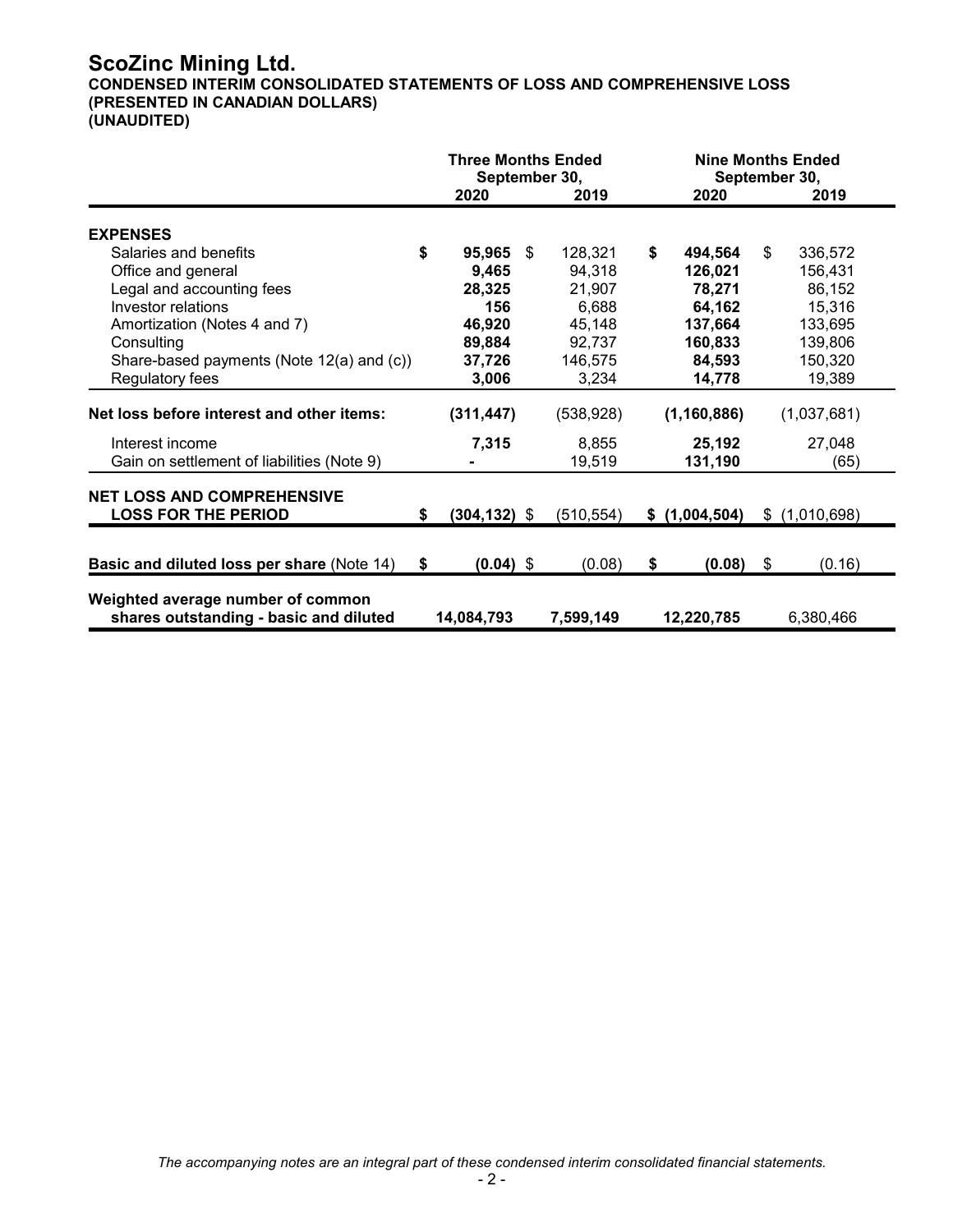#### **ScoZinc Mining Ltd. CONDENSED INTERIM CONSOLIDATED STATEMENTS OF CHANGES IN SHAREHOLDERS' EQUITY (PRESENTED IN CANADIAN DOLLARS, EXCEPT SHARE AMOUNTS) (UNAUDITED)**

|                                                | Number of     |                           |                                        | <b>Contributed</b> |                                     |             |
|------------------------------------------------|---------------|---------------------------|----------------------------------------|--------------------|-------------------------------------|-------------|
|                                                | <b>Shares</b> | Amount                    | <b>Warrants</b>                        | <b>Surplus</b>     | <b>Deficit</b>                      | Total       |
| Balance, December 31, 2018                     |               | 5,266,044 \$81,358,592 \$ | 318,006 \$                             |                    | 558,065 \$(66,914,948) \$15,319,715 |             |
| Issued on private placement, net of costs      | 4,350,000     | 1,776,435                 |                                        |                    |                                     | 1,776,435   |
| Warrants issued on private placement           |               | (698, 455)                | 698,455                                |                    |                                     |             |
| Broker warrants issued on private placement    |               | (4,684)                   | 4,684                                  |                    |                                     |             |
| Stock-based compensation                       |               |                           |                                        | 150,320            |                                     | 150,320     |
| Issued on settlement of debt                   | 485,416       | 210,469                   |                                        |                    |                                     | 210,469     |
| Loss for the period                            |               |                           |                                        |                    | (1,010,698)                         | (1,010,698) |
| Balance, September 30, 2019                    | 10,101,460    | 82,642,357                | 1,021,145                              | 708,385            | (67, 925, 646)                      | 16,446,241  |
|                                                |               |                           |                                        |                    |                                     |             |
| Balance, December 31, 2019                     | 10,101,460    | 82,642,357                | 1,021,145                              | 711,192            | (68, 407, 908)                      | 15,966,786  |
| Issued on private placement, net of costs      | 3,833,333     | 1,094,030                 |                                        |                    |                                     | 1,094,030   |
| Warrants issued on private placement           |               | (723, 837)                | 723,837                                |                    |                                     |             |
| Broker warrants issued on private placement    |               | (10, 577)                 | 10,577                                 |                    |                                     |             |
| Issued on settlement of debt                   | 150,000       | 66,000                    |                                        |                    |                                     | 66,000      |
| Stock-based compensation                       |               |                           |                                        | 78,977             |                                     | 78,977      |
| Vesting of restricted share units (Note 12(c)) |               |                           |                                        | 5,616              |                                     | 5,616       |
| Loss for the period                            |               |                           |                                        |                    | (1,004,504)                         | (1,004,504) |
| Balance, September 30, 2020                    |               |                           | 14,084,793 \$83,067,973 \$1,755,559 \$ |                    | 795,785 \$(69,412,412) \$16,206,905 |             |

*The accompanying notes are an integral part of these condensed interim consolidated financial statements.*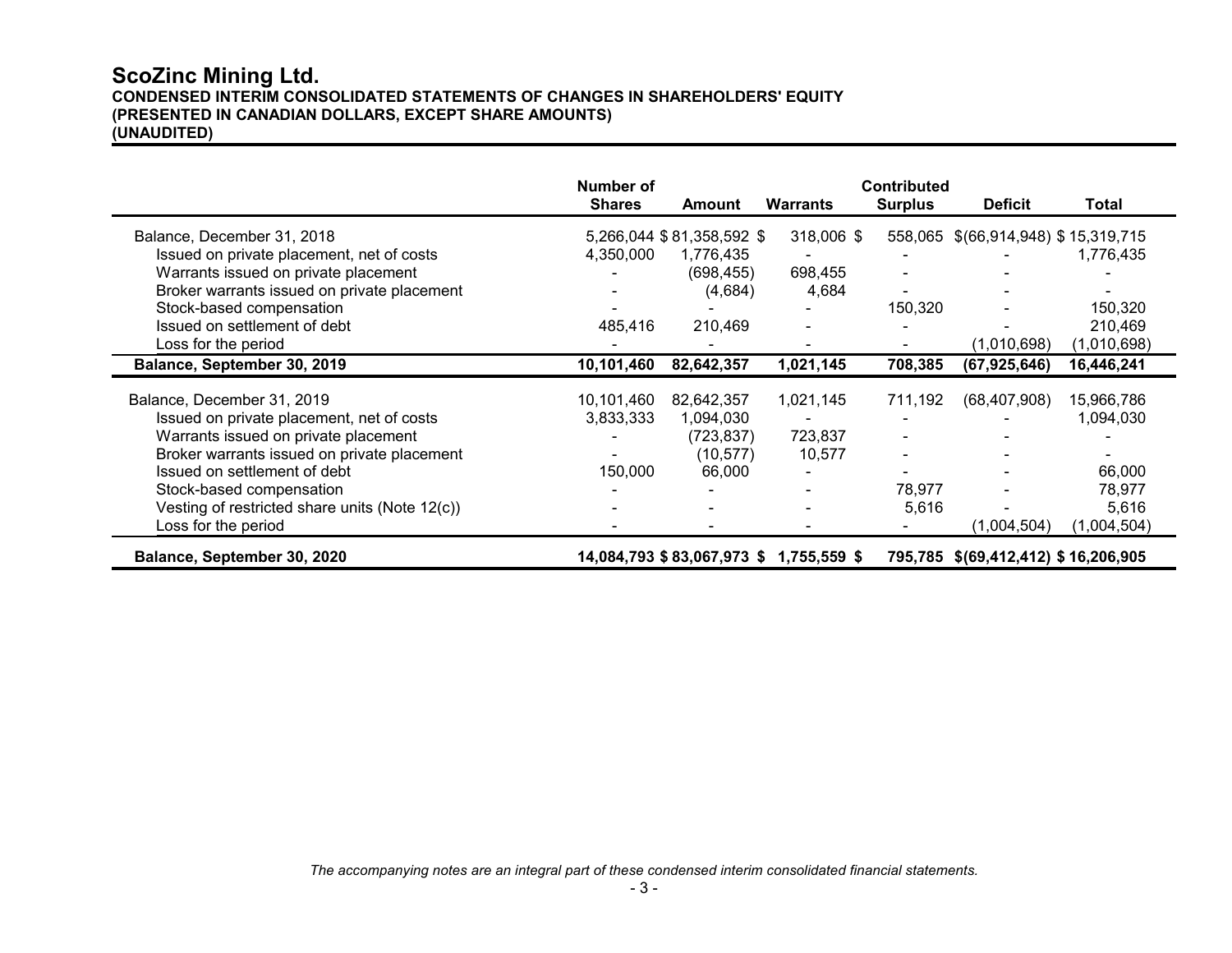#### **ScoZinc Mining Ltd. CONDENSED INTERIM CONSOLIDATED STATEMENTS OF CASH FLOWS (PRESENTED IN CANADIAN DOLLARS) (UNAUDITED)**

| For the Nine Months Ended September 30,      |    | 2020        | 2019              |
|----------------------------------------------|----|-------------|-------------------|
| <b>CASH (USED IN) PROVIDED BY:</b>           |    |             |                   |
| <b>OPERATING ACTIVITIES</b>                  |    |             |                   |
| Net loss for the period:                     | S. | (1,004,504) | (1,010,698)<br>\$ |
| Amortization                                 |    | 137,664     | 133,695           |
| Share-based payments                         |    | 84,593      | 150,320           |
| (Gain (loss) on settlement of liabilities    |    | (131, 190)  | 65                |
| Debt settled through issuance of shares      |    |             | 194,166           |
| Accrued interest income                      |    | (26, 594)   | (18, 193)         |
|                                              |    | (940, 031)  | (550, 645)        |
| Net change in non-cash working capital:      |    |             |                   |
| Amounts receivable and prepaid expenses      |    | (10, 945)   | (92,082)          |
| Accounts payable and accrued liabilities     |    | 88,991      | (273, 424)        |
| Amounts payable to related parties           |    | 4,621       | 45,221            |
|                                              |    |             |                   |
|                                              |    | (857, 364)  | (870, 930)        |
| Interest received                            |    | 442         | 1,433             |
|                                              |    | (856, 922)  | (869, 497)        |
| <b>INVESTING ACTIVITIES</b>                  |    |             |                   |
| Exploration and evaluation assets            |    | (525, 806)  | (107,008)         |
| Acquisition of property, plant and equipment |    | (4,500)     | (18,000)          |
|                                              |    |             |                   |
|                                              |    | (530, 306)  | (125,008)         |
| <b>FINANCING ACTIVITIES</b>                  |    |             |                   |
| Lease obligation expense                     |    | (5,852)     | (10, 480)         |
| Share capital issued for cash                |    | 1,150,000   | 1,850,000         |
| Share issue costs                            |    | (55, 970)   | (73, 565)         |
| Proceeds from loan payable                   |    | 40,000      |                   |
|                                              |    |             |                   |
|                                              |    | 1,128,178   | 1,765,955         |
| <b>CHANGE IN CASH</b>                        |    | (259, 050)  | 771,450           |
| <b>CASH, BEGINNING OF PERIOD</b>             |    | 519,138     | 279,305           |
| <b>CASH, END OF PERIOD</b>                   | \$ | 260,088     | 1,050,755<br>\$   |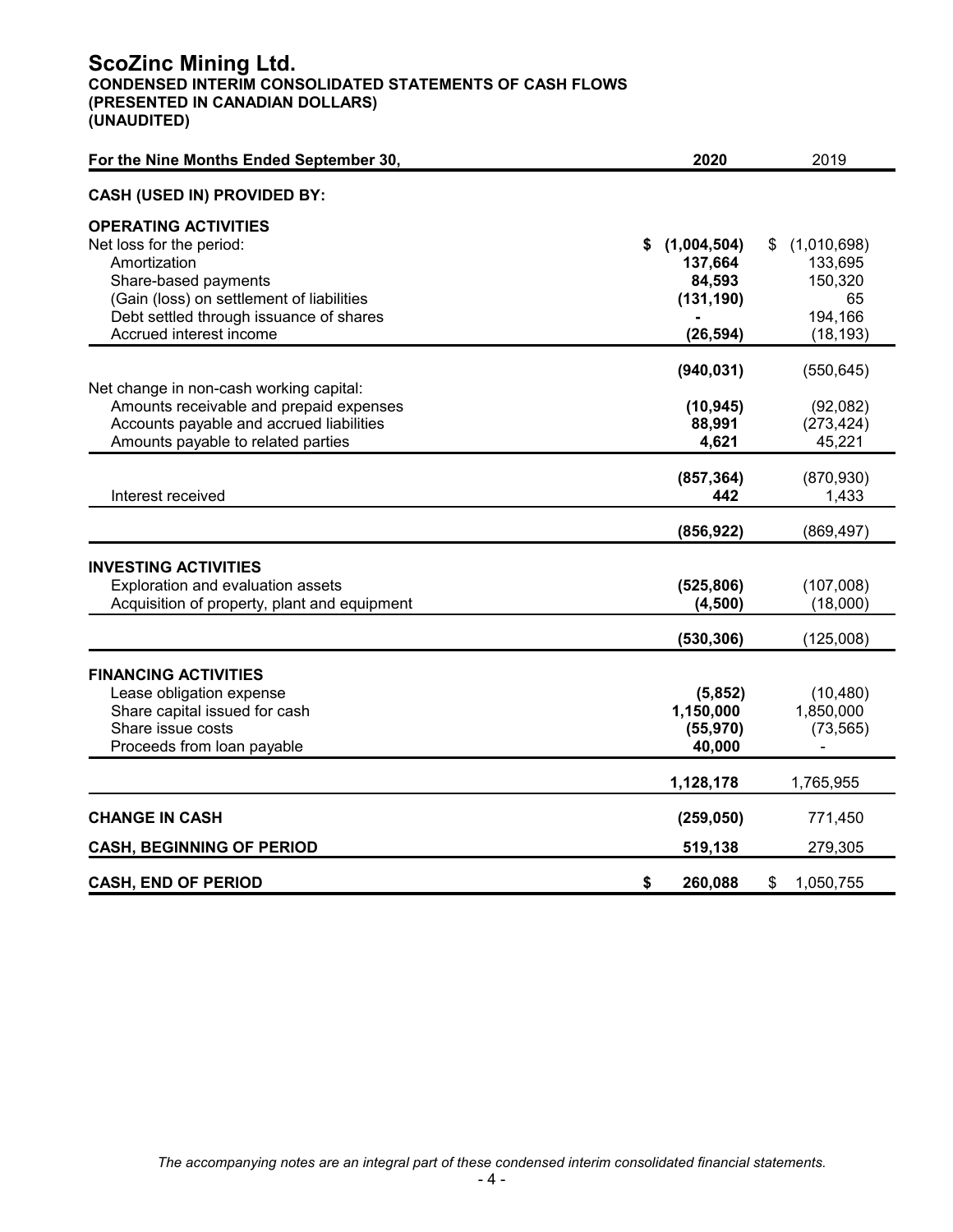#### **1. NATURE OF OPERATIONS AND GOING CONCERN**

Scozinc Mining Ltd. (the "Company" or "ScoZinc"), and its wholly owned subsidiary Scozinc Limited (collectively, the "Group") is engaged in base metals mining and related activities, including the exploration and evaluation of mineral property interests that are considered to have the potential for economic mineralization and development. The Company is a public company, which is listed on the TSX Venture Exchange and incorporated and domiciled in Canada. The address of its registered office is Purdy's Wharf, 1959 Upper Water Street, Suite 1301, Nova Scotia, B3J 3N2.

The condensed interim consolidated financial statements have been prepared on a going concern basis, which assumes the Group will continue in operation through the fiscal year and into the foreseeable future and will be able to realize assets and discharge its liabilities and commitments in the normal course of operations at the amounts stated in the consolidated financial statements.

The Company has not generated revenue from operations. The Company has incurred a net loss of \$ 1,004,504 for the nine months ended September 30, 2020 (nine months ended September 30, 2019 - \$1,010,698), and as of that date has an accumulated deficit of \$69,412,412 (December 31, 2019 - \$68,407,908). As at September 30, 2020, cash amounted to \$ 260,088 (December 31, 2019 - \$519,138) and the Company had a working capital deficiency of \$ (68,574) (December 31, 2019 - working capital of \$198,556). The ability of the Company to carry out its planned business objectives is dependent on its ability to raise adequate financing from lenders, shareholders and other investors and/or generate operating profitability and positive cash flow. There can be no assurances that the Company will continue to obtain the additional financial resources necessary and/or achieve profitability or positive cash flows. If the Company is unable to obtain adequate financing, the Company will be required to curtail operations, and development activities and there would be significant uncertainty whether the Company would continue as a going concern and realize its assets and settle its liabilities and commitments in the normal course of business.

At September 30, 2020, the Company did not have sufficient cash on hand to meet all planned exploration, development, general expenses and property payments for the next twelve months. The Company plans to raise additional capital to further develop and explore its project, however the Company may increase or decrease expenditures as necessary to adjust to a changing capital market environment.

The above factors indicate the existence of material uncertainties that may cast significant doubt on the ability of the Company to continue as a going concern.

The condensed interim consolidated financial statements do not include any adjustments that might be necessary if the Company is unable to continue as a going concern. If management is unsuccessful in securing capital, the Company's assets may not be realized or its liabilities discharged at their carrying amounts and these differences could be material.

#### **2. ACCOUNTING POLICIES**

#### **Statement of Compliance**

These condensed interim financial statements have been prepared in accordance with International Accounting Standard 34, Interim Financial Reporting. Accordingly, they do not include all of the information required for full annual financial statements required by IFRS as issued by IASB and interpretations issued by IFRIC. These condensed interim consolidated financial statements should be read in conjunction with the Company's audited consolidated financial statements for the year ended December 31, 2019.

These condensed interim consolidated financial statements were authorized for issuance by the Board of Directors of the Company on November 5, 2020.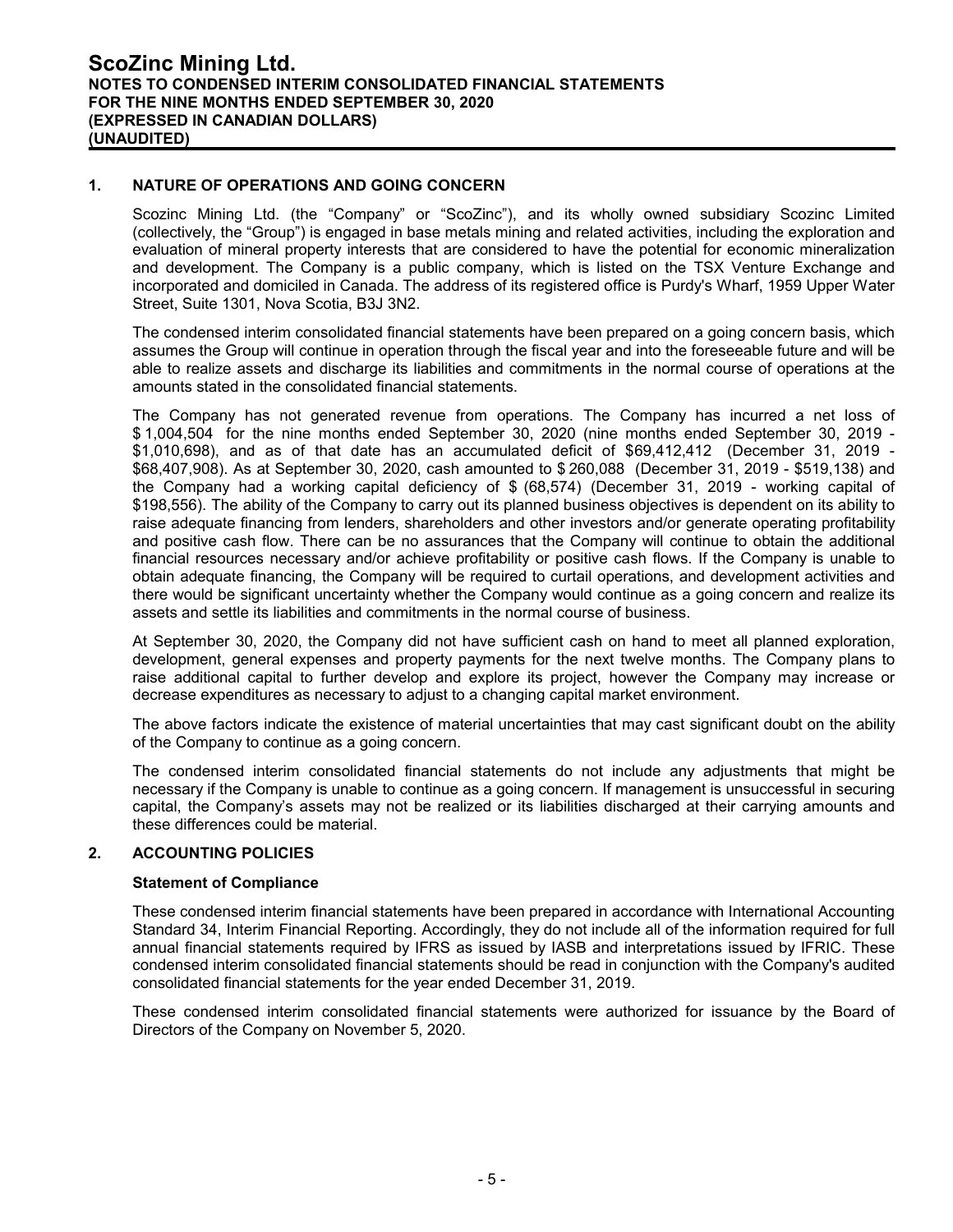#### **2. ACCOUNTING POLICIES (Continued)**

#### **Basis of Presentation**

These unaudited condensed interim consolidated financial statements have been prepared on a historical cost basis, except for financial instruments which are measured at fair value. In addition, these consolidated financial statements have been prepared using the accrual basis of accounting except for cash flow information.

In the preparation of these unaudited condensed interim consolidated financial statements, management is required to make estimates and assumptions that affect the reported amounts of assets and liabilities, the disclosure of contingent assets and liabilities at the date of the financial statements and the reported amounts of expenses during the period. Actual results could differ from these estimates.

#### **Basis of Consolidation**

These condensed interim consolidated financial statements include the accounts of the Company, and its active subsidiary, ScoZinc Limited. All significant intercompany transactions are eliminated on consolidation.

#### **Accounting Pronouncements Adopted During the Period**

#### IAS 1, Presentation of Financial Statements ("IAS 1")

Amendments to IAS 1, issued in October 2018, provide clarification on the definition of material and how it should be applied. The amendments also align the definition of material across IFRS and other publications.

This standard was adopted on January 1, 2020, with no impact on the Company's condensed interim consolidated financial statements.

#### IAS 8, Accounting Policies, Changes in Accounting Estimates and Errors ("IAS 8")

Amendments to IAS 8, issued in October 2018, provide clarification on the definition of material and how it should be applied. The amendments also align the definition of material across IFRS and other publications.

This standard was adopted on January 1, 2020, with no impact on the Company's condensed interim consolidated financial statements.

#### **3. CASH HELD FOR RECLAMATION**

The Company is required to make reclamation deposits in respect of its expected rehabilitation obligations as set out below.

The Company has agreed with the Province of Nova Scotia (Department of Natural Resources) to remediate the Scotia Mine facility to an agreed status at the end of the mining operations at the site; as a result the Company is required to make reclamation deposits in respect of this obligation. As at September 30, 2020, a \$2,898,861 (December 31, 2019 – \$2,874,286) cash bond, including accrued interest, is posted with the Province of Nova Scotia.

In addition, the Company has a reclamation bond with the Nova Scotia Department of Environment for \$190,907 (December 31, 2019 – \$189,330), including accrued interest, which is required to address the potential replacement of domestic water supplies that could potentially be downgraded by mining operations.

Nova Scotia Business Inc. holds a reclamation bond in the amount of \$100,000 (December 31, 2019 - \$100,000) in relation to the land, which the Company leases from the organization in Sheet Harbour. The bond will be held until the current lease agreement expires on April 1, 2028.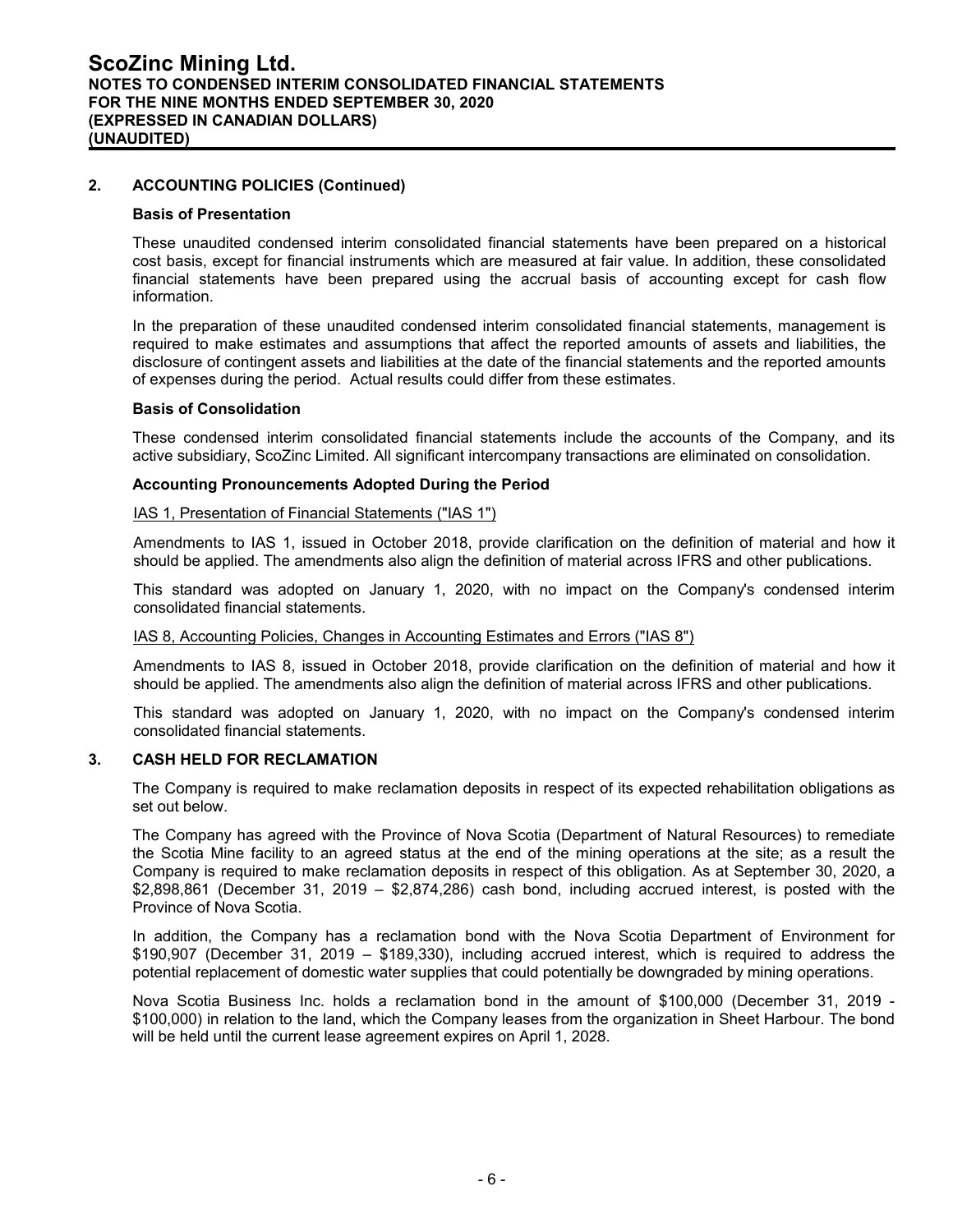#### **4. PROPERTY, PLANT AND EQUIPMENT**

|                                                        | Mine Plant,<br><b>Equipment</b><br>and Land | <b>Exploration</b><br><b>Field</b><br><b>Equipment</b> | <b>Total</b>                    |
|--------------------------------------------------------|---------------------------------------------|--------------------------------------------------------|---------------------------------|
| Cost<br>Balance, December 31, 2018<br><b>Additions</b> | $$9,289,141$ \$<br>18,000                   | 836,641                                                | \$10,125,782<br>18,000          |
| Balance, December 31, 2019<br><b>Additions</b>         | 9,307,141<br>4,500                          | 836,641                                                | 10,143,782<br>4,500             |
| Balance, September 30, 2020                            | $$9,311,641$ \$                             | 836,641                                                | \$10,148,282                    |
| <b>Accumulated Amortization</b>                        |                                             |                                                        |                                 |
| Balance, December 31, 2018<br>Amortization             | $$1,204,632$ \$<br>168,435                  |                                                        | 836,641 \$ 2,041,273<br>168,435 |
| Balance, December 31, 2019<br>Amortization             | 1,373,067<br>128,351                        | 836,641                                                | 2,209,708<br>128,351            |
| Balance, September 30, 2020                            | $$1,501,418$ \$                             | 836,641                                                | \$2,338,059                     |
| Net Book Value, December 31, 2019                      | $$7,934,074$ \$                             |                                                        | \$7,934,074                     |
| Net Book Value, September 30, 2020                     | $$7,810,223$ \$                             |                                                        | \$7,810,223                     |
| <b>ACCOUNTS RECEIVABLE AND PREPAID EXPENSES</b>        |                                             | September 30,<br>2020                                  | December 31,<br>2019            |

|                                        |   | ZUZU             | 20 I Y           |  |
|----------------------------------------|---|------------------|------------------|--|
| Refundable GST/HST<br>Prepaid expenses | S | 46.903<br>49,897 | 50,822<br>35,033 |  |
|                                        | S | 96.800           | 85,855           |  |
|                                        |   |                  |                  |  |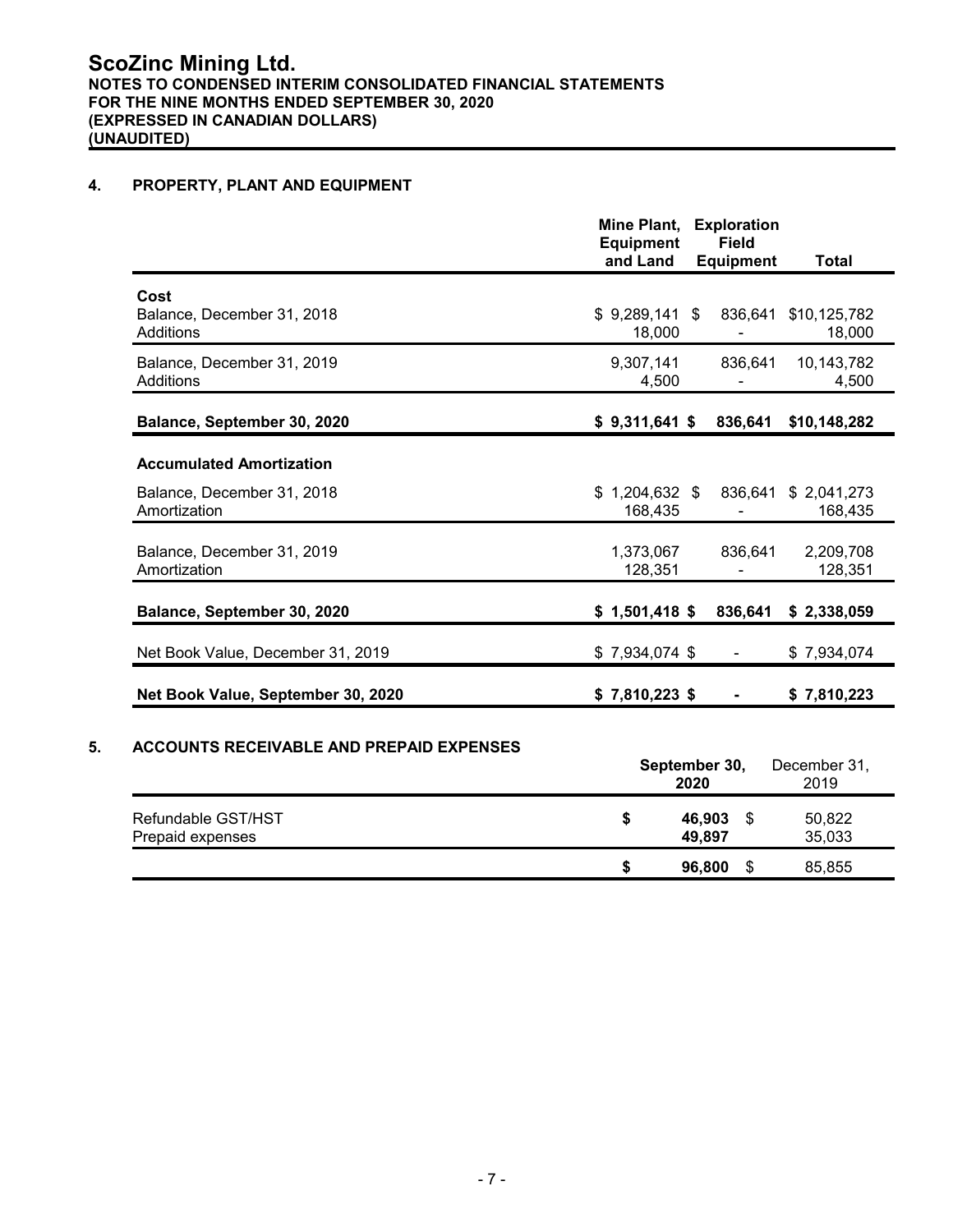#### **6. EXPLORATION AND EVALUATION ASSETS**

#### **Scozinc Projects, Nova Scotia**

As part of the business combination with ScoZinc Limited on May 31, 2011, the Company acquired 100% of the Scotia Mine and several other mineral resource prospects in Halifax, Nova Scotia. The properties are comprised of exploration licences and a mineral property lease that provides for zinc and lead exploration and development.

The following is a continuity of the Company's Projects:

| Balance, December 31, 2019<br>7,252,535 |
|-----------------------------------------|
|                                         |
| 615,806<br>Additions                    |
|                                         |

During the period, the Company received \$90,000 from the Nova Scotia Mineral Resources Development Fund as the first instalment of a grant payment of totalling \$150,000. Subsequent to September 30, 2020, the Company received the remaining \$60,000 on completion of the Company's Pre-Feasibility Study Technical Report.

#### **7. RIGHT-OF-USE ASSETS**

| Right-of-use assets at January 1, 2019 | 95.780         |
|----------------------------------------|----------------|
| Amortization                           | (10, 355)      |
| Balance, December 31, 2019             | 85.425         |
| Amortization                           | (7,766)        |
| Modification to lease terms            | (77, 659)      |
| Balance, September 30, 2020            | $\blacksquare$ |

Right-of-use assets consisted of the operating lease for the Company's Sheet Harbour Port facilities and are amortized over a period of 111 months. In July 2020, the Company terminated this operating lease, without penalty.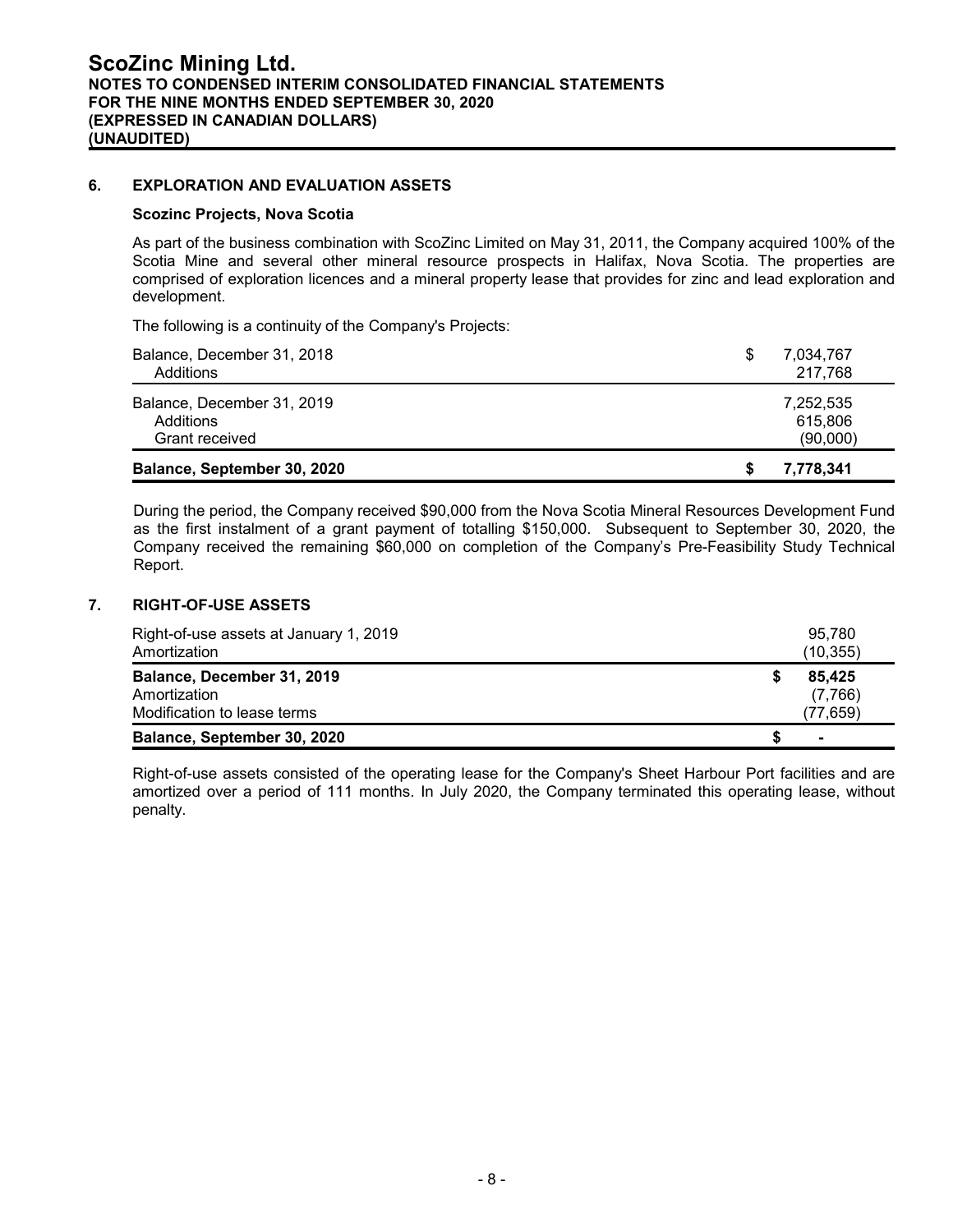#### **8. LEASE LIABILITIES**

At the commencement date of the lease, the lease liability was measured at the present value of the lease payments that were not paid at that date. The lease payments are discounted using an interest rate of 10%, which is the Company's estimated incremental borrowing rate. The continuity of the lease liabilities are presented in the table below:

| Lease liability recorded at January 1, 2019 on adoption of IFRS 16<br>Interest accretion<br>Lease payments | S | 95.780<br>2,186<br>(16,000) |
|------------------------------------------------------------------------------------------------------------|---|-----------------------------|
| Balance, December 31, 2019                                                                                 | S | 81.966                      |
| Interest accretion                                                                                         |   | 6.143                       |
| Lease payments                                                                                             |   | (10, 166)                   |
| Termination of lease (Note 7)                                                                              |   | (77.943)                    |
| Balance, September 30, 2020                                                                                |   | $\blacksquare$              |

#### **9. ACCOUNTS PAYABLE AND ACCRUED LIABILITIES**

|                                    | September 30,<br>2019<br>2020  |         | December 31, |                   |  |
|------------------------------------|--------------------------------|---------|--------------|-------------------|--|
| Trade payables<br>Accrued expenses | 197,675<br>- \$<br>S<br>33,250 |         |              | 250,215<br>88,909 |  |
|                                    | S                              | 230,925 | S            | 339,124           |  |

On March 17, 2020 the Company issued 150,000 common shares (ascribed a fair value of \$66,000) to the Company's former CEO to settle \$197,190 in accrued liabilities owed to the former CEO resulting in a gain on settlement of debt of \$131,190 recognized on the Company's statement of loss on comprehensive loss.

#### **10. DECOMMISSIONING LIABILITY**

The Company has agreed with the Province of Nova Scotia (Department of Natural Resources) to remediate the Scotia Mine facility to an agreed status at the completion of the mining operations at the site. The Company believes that the reclamation of the mine site will cost \$2,600,000. As the Scotia Mine facility is currently not in production and under care and maintenance, the Company has accrued the full amount potentially due.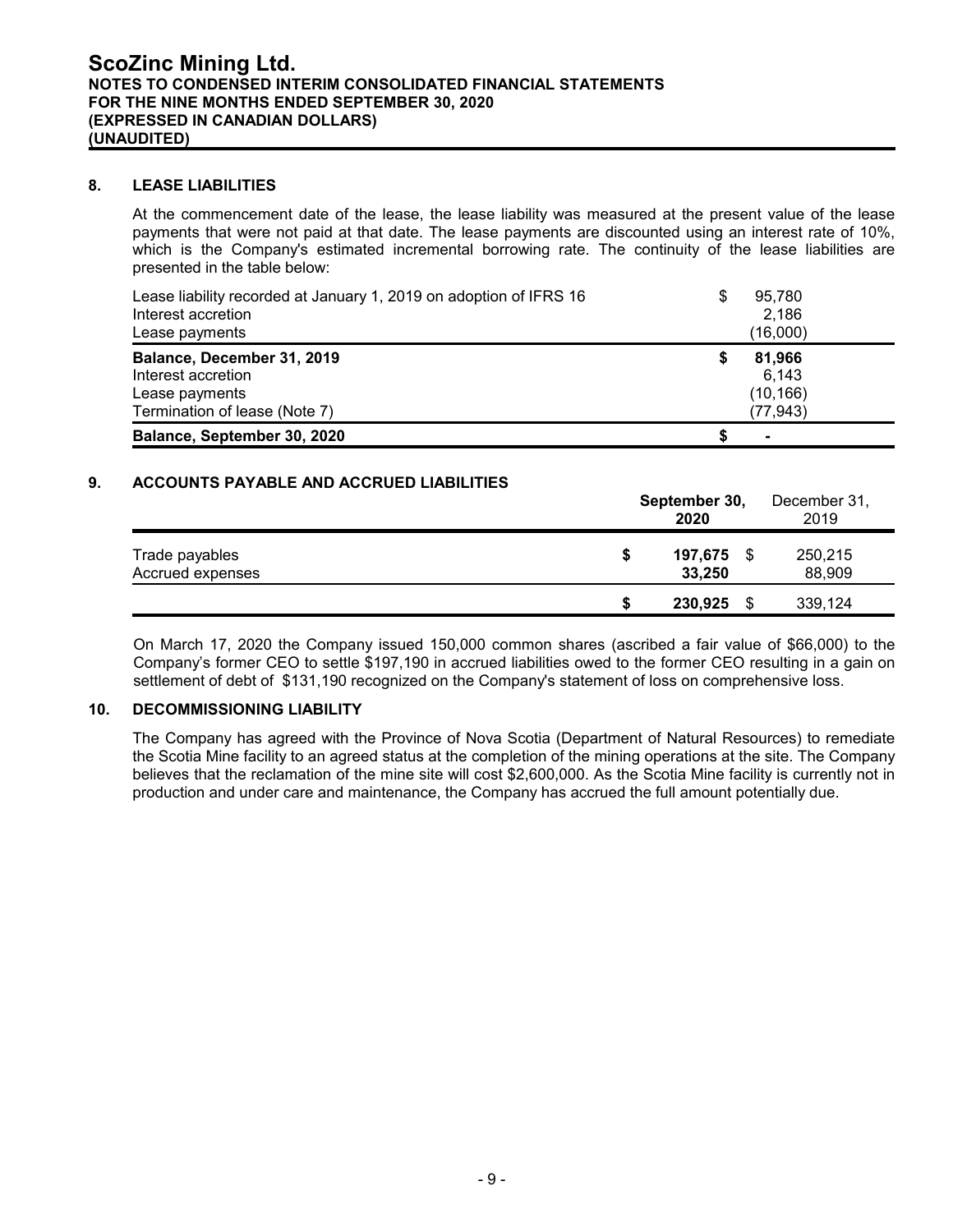#### **11. SHARE CAPITAL**

#### (a) AUTHORIZED

Unlimited number of common shares without par value Unlimited number of Class A preferred shares with no par value Unlimited number of Class B preferred shares with a par value of \$10 per share

#### (b) ISSUED - COMMON SHARES

|                                                  | <b>Shares</b> |    | <b>Amount</b> |
|--------------------------------------------------|---------------|----|---------------|
| Balance, December 31, 2018                       | 5,266,044     | \$ | 81,358,592    |
| Private placement, net of costs                  | 4,350,000     |    | 1,776,435     |
| Issuance of warrants on private placement        |               |    | (698, 455)    |
| Issuance of broker warrants on private placement |               |    | (4,684)       |
| Issued on settlement of debt                     | 485,416       |    | 210,469       |
| Balance, September 30, 2019                      | 10,101,460    |    | 82,642,357    |
| Balance, December 31, 2019                       | 10,101,460    | S  | 82,642,357    |
| Private placements, net of costs                 | 3,833,333     |    | 1,094,030     |
| Issuance of warrants on private placement        |               |    | (723, 837)    |
| Issuance of broker warrants on private placement |               |    | (10, 577)     |
| Issued on settlement of debt (Note 9)            | 150,000       |    | 66,000        |
| Balance, September 30, 2020                      | 14,084,793    |    | 83,067,973    |

On May 29, 2020, the Company closed a third and final tranche of a non-brokered private placement of units of the Company ("Units"), with previous tranches having been closed on April 22, 2020 and May 22, 2020. The aggregate gross proceeds of the private placement was \$1,150,000 based on the issuance of 3,833,333 Units at a price of \$0.30 per Unit. Each Unit consists of one common share of the Company and a common share purchase warrant (a "Warrant"). Each full Warrant is exercisable into a common share at a price of \$0.50 per common share for a period of twenty-four months from the date of issue.

In connection with the private placement the Company paid cash finder's fees of \$18,759 and issued 62,531 compensation warrants as share issue costs, with each compensation warrant having the same terms as the Warrants issued as part of a Unit. Total cash costs of issue were \$55,970.

Directors, officers and other insiders of the Company subscribed 1,256,620 Units, for gross proceeds of \$376,986.

The fair value of the 3,833,333 warrants issued in conjunction with this private placement is \$723,837, as calculated using the Black-Scholes option pricing model with the following assumptions: a 24 months expected life; share price of \$0.50; 124% expected volatility; risk free interest rate of between 0.28% and 0.33%; and an expected dividend yield of 0%. Volatility is calculated based on the changes in historical stock prices over the expected life of the warrants.

The fair value of the 62,531 broker warrants issued in conjunction with this private placement is \$10,577, as calculated using the Black-Scholes option pricing model with the following assumptions:a 24 months expected life; share price of \$0.50; 124% expected volatility; risk free interest rate of between 0.28% and 0.33%; and an expected dividend yield of 0%. Volatility is calculated based on the changes in historical stock prices over the expected life of the warrants.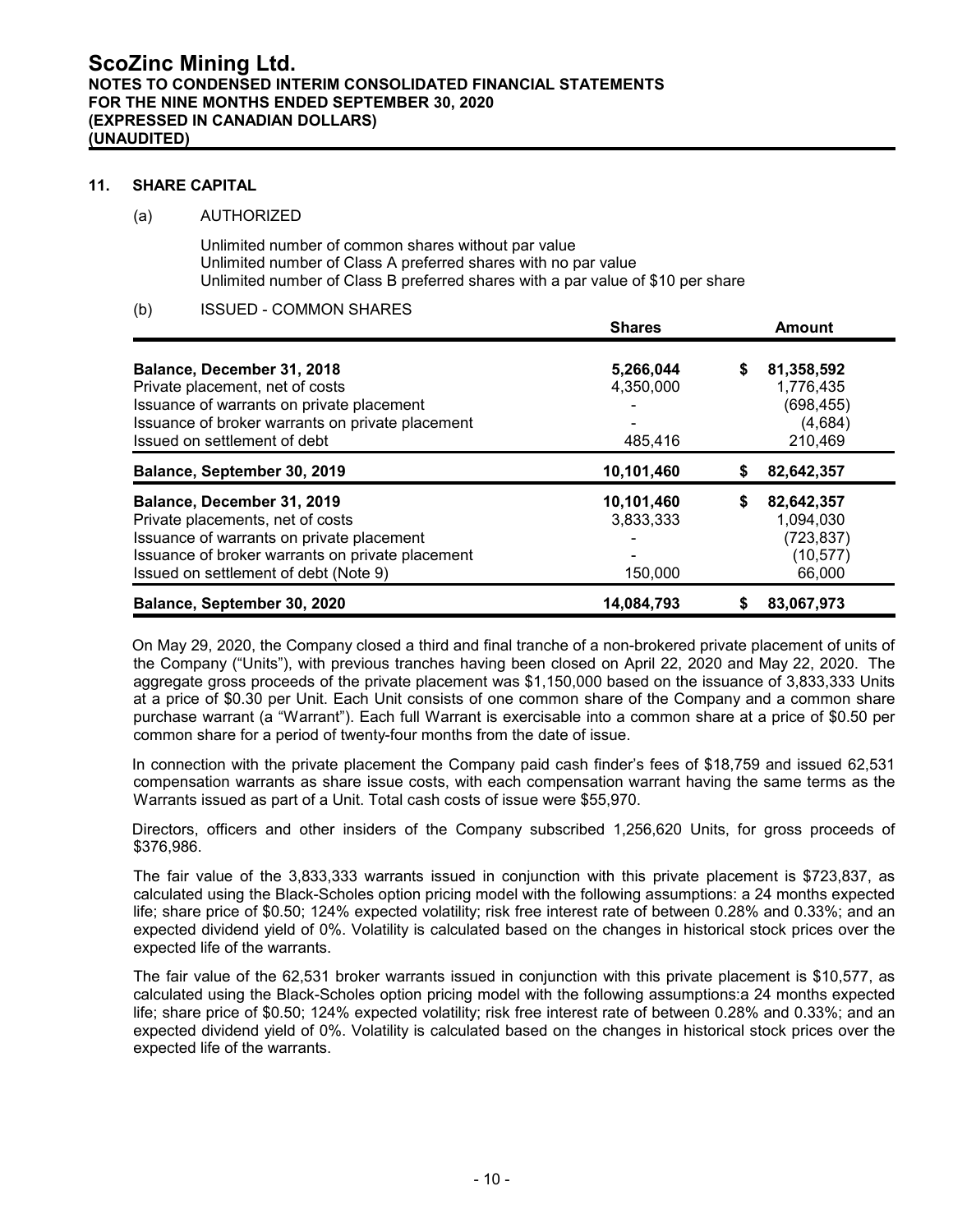#### **12. SHARE BASED PAYMENTS**

#### a) **Stock Option Plan**

A stock option plan ("Plan") was established to provide incentive to qualified parties to increase their proprietary interest in the Company and thereby encourage their continuing association with the Company. Each year, shareholders of the Company approve the Plan at the Annual General Meeting. The Plan provides that the Board of Directors of the Company may from time to time, in its discretion, grant to directors, officers, employees and consultants of the Company, or any subsidiary of the Company, the option to purchase common shares. The Plan provides for a floating maximum limit of 10% of the outstanding common shares of the common shares as permitted by the policies of the TSX-V. Options under the Plan have five-year terms with vesting as determined by the Board.

Share option activity for the nine months ended September 30, 2020 and 2019 are as follows:

|                                        | Number of<br><b>Stock Options</b><br>Outstanding | <b>Weighted Average</b><br><b>Exercise Price (\$)</b> |
|----------------------------------------|--------------------------------------------------|-------------------------------------------------------|
|                                        |                                                  |                                                       |
| Balance - December 31, 2018<br>Granted | 339,000<br>405,000                               | 1.40<br>0.51                                          |
| Balance - September 30, 2019           | 744,000                                          | 2.79                                                  |
| Balance - December 31, 2019            | 733,000                                          | 0.83                                                  |
| Granted                                | 268,000                                          | 0.46                                                  |
| Expired/cancelled                      | (126,000)                                        | (1.61)                                                |
| Balance - September 30, 2020           | 875,000                                          | 0.64                                                  |

On February 5, 2020, the Company granted 40,000 options to purchase common shares of the Company to a director of the Company. Each option is exercisable at a price of \$0.52 for a ten year term. A fair value of \$24,556 was assigned to these options, estimated using the Black-Scholes valuation model with the following weighted average assumptions: dividend yield 0%, share price of \$0.64 expected volatility 124% a risk-free rate of return 1.39% and expected life of 10 years. These options are subject to vesting at a rate of 25% every six months.

On June 28, 2020, the Company granted 228,000 options to purchase common shares of the Company to officers and employees of the Company. Each option is exercisable at a price of \$0.45 for a ten year term. A fair value of \$91,268 was assigned to these options, estimated using the Black-Scholes valuation model with the following weighted average assumptions: dividend yield 0%, share price of \$0.42 expected volatility 124% a risk-free rate of return 1.39% and expected life of 10 years. These options are subject to vesting at a rate of 25% every six months.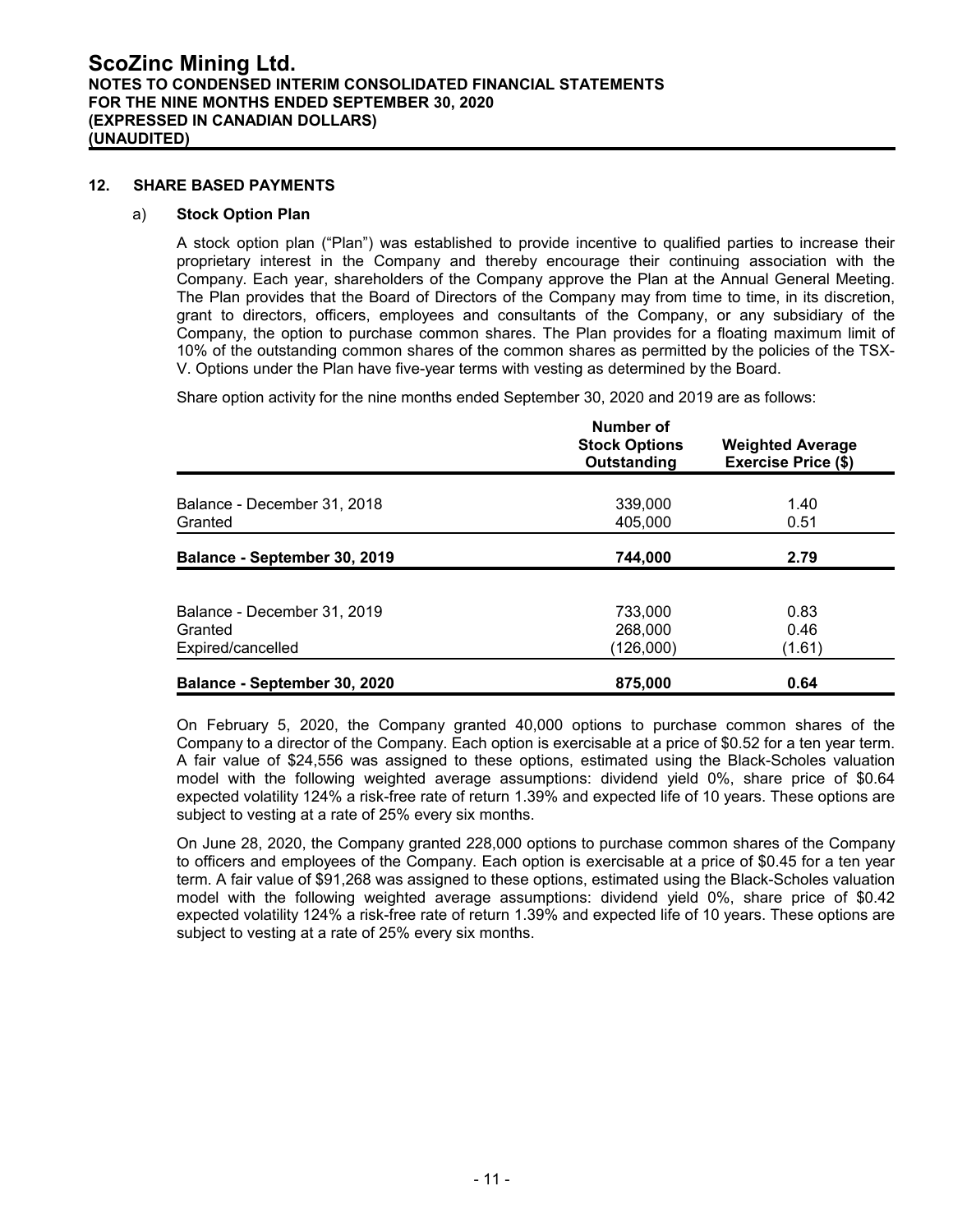#### **12. SHARE BASED PAYMENTS (Continued)**

#### a) **Stock Option Plan** (continued)

The following table summarizes information about stock options outstanding as at September 30, 2020:

| Number of<br><b>Options</b><br>Outstanding | <b>Expiry Date</b> | <b>Exercise</b><br>Price (\$) | <b>Weighted Average</b><br>Remaining<br>Contractual<br>Life (years) | Number of<br><b>Options</b><br><b>Vested</b><br>(Exercisable) |
|--------------------------------------------|--------------------|-------------------------------|---------------------------------------------------------------------|---------------------------------------------------------------|
| 162,000                                    | July 13, 2022      | 1.11                          | 1.79                                                                | 162,000                                                       |
| 210,000                                    | July 3, 2024       | 0.45                          | 3.76                                                                | 202,500                                                       |
| 90,000                                     | August 12, 2024    | 0.45                          | 3.87                                                                | 90,000                                                        |
| 50,000                                     | August 20, 2024    | 0.75                          | 3.89                                                                | 50,000                                                        |
| 50,000                                     | August 20, 2024    | 0.60                          | 3.89                                                                | 50,000                                                        |
| 20,000                                     | October 3, 2024    | 0.60                          | 4.01                                                                | 6,667                                                         |
| 9,000                                      | October 3, 2024    | 0.45                          | 4.01                                                                | 9,000                                                         |
| 9,000                                      | October 3, 2024    | 0.60                          | 4.01                                                                | 9,000                                                         |
| 7,000                                      | October 3, 2024    | 0.75                          | 4.01                                                                | 7,000                                                         |
| 40,000                                     | February 5, 2030   | 0.52                          | 9.36                                                                | 10,000                                                        |
| 228,000                                    | June 18, 2030      | 0.45                          | 9.72                                                                | 57,000                                                        |
| 875,000                                    |                    | 0.64                          | 5.04                                                                | 653,167                                                       |

#### b) **Warrants**

The following table reflects the continuity of warrants for the nine months ended September 30, 2020 and 2019:

|                                                                      | Number of<br><b>Warrants</b><br>Outstanding | <b>Weighted Average</b><br><b>Exercise Price</b> |
|----------------------------------------------------------------------|---------------------------------------------|--------------------------------------------------|
| Balance, December 31, 2018<br>Issued<br>Balance - September 30, 2019 | 1,060,000<br>3,837,000                      | \$<br>1.50<br>\$<br>0.58                         |
|                                                                      | 4,897,000                                   | 0.78<br>S                                        |
| Balance - December 31, 2019<br><b>Issued</b><br><b>Expired</b>       | 4,897,000<br>3,895,864<br>(1,060,000)       | \$<br>0.78<br>\$<br>0.50<br>(1.50)<br>\$         |
| Balance - September 30, 2020                                         | 7,732,864                                   | 0.60                                             |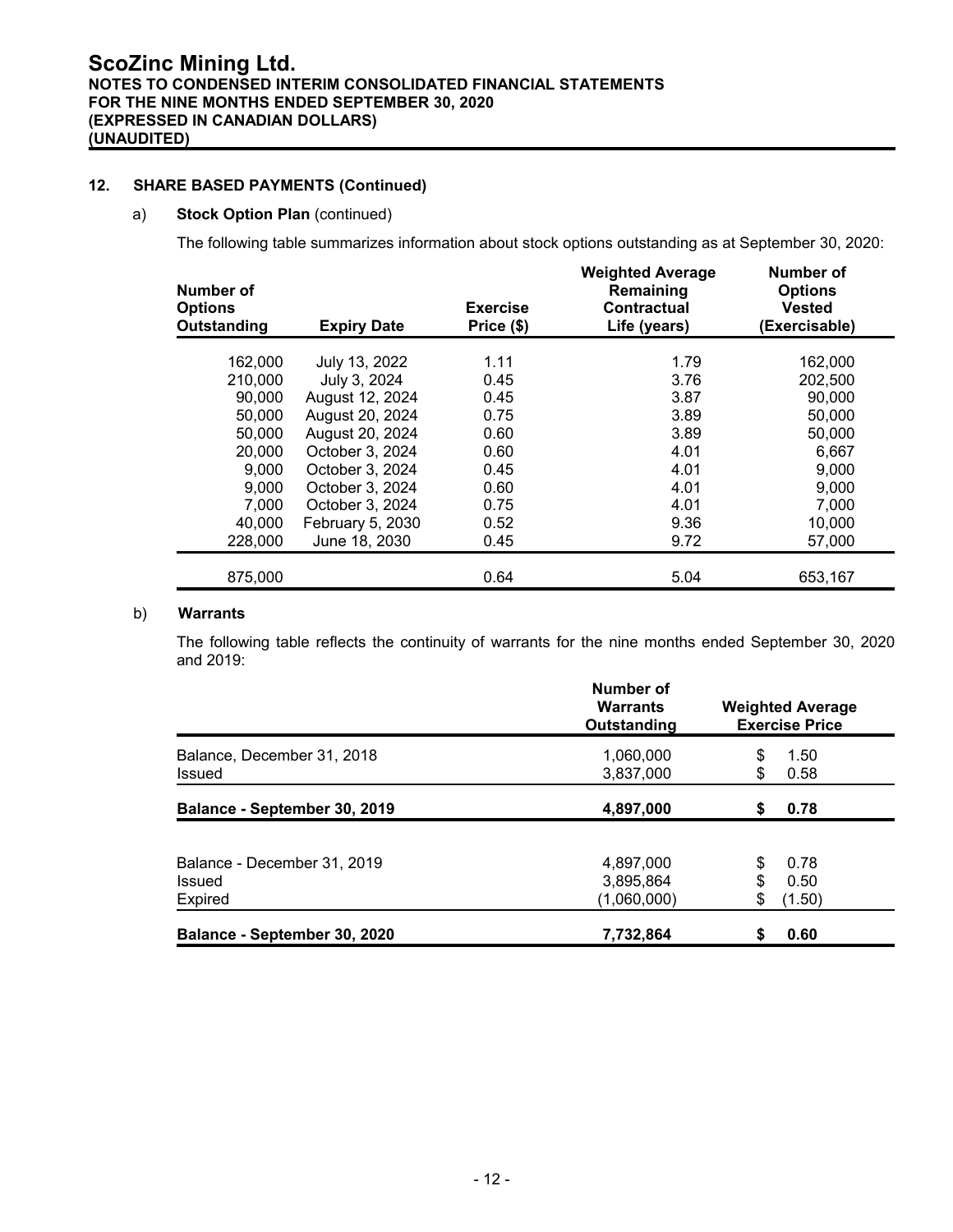#### **12. SHARE BASED PAYMENTS (Continued)**

#### b) **Warrants**

The following table summarizes information about warrants outstanding as at September 30, 2020:

|                                             | <b>Weighted Average</b> |                               |                                          |                                               |  |  |  |  |
|---------------------------------------------|-------------------------|-------------------------------|------------------------------------------|-----------------------------------------------|--|--|--|--|
| Number of<br><b>Warrants</b><br>Outstanding | <b>Expiry Date</b>      | <b>Exercise</b><br>Price (\$) | Remaining<br>Contractual<br>Life (years) | Number of<br><b>Warrants</b><br>(Exercisable) |  |  |  |  |
| 550,000                                     | April 10, 2021          | 0.75                          | 0.53                                     | 550,000                                       |  |  |  |  |
| 37,000                                      | April 10, 2021          | 0.75                          | 0.53                                     | 37,000                                        |  |  |  |  |
| 1,250,000                                   | August 20, 2021         | 0.55                          | 0.89                                     | 1,250,000                                     |  |  |  |  |
| 2,000,000                                   | Sept. 20, 2021          | 0.55                          | 0.97                                     | 2,000,000                                     |  |  |  |  |
| 1,721,178                                   | April 22, 2022          | 0.50                          | 1.56                                     | 1,721,178                                     |  |  |  |  |
| 1,658,549                                   | May 22, 2022            | 0.50                          | 1.64                                     | 1,658,549                                     |  |  |  |  |
| 516,137                                     | May 29, 2022            | 0.50                          | 1.66                                     | 516,137                                       |  |  |  |  |
|                                             |                         |                               |                                          |                                               |  |  |  |  |
| 7,732,864                                   |                         | 0.60                          | 1.16                                     | 7,732,864                                     |  |  |  |  |

#### **c**) **Restricted Share Units**

On October 25, 2019, the Company adopted a Restricted Stock Unit Incentive Plan ("the Plan"), pursuant to shareholder approval.

The number of shares reserved for stock options and all other forms of equity based incentive compensation under the Plan cannot exceed 10% of the Company`s issued and outstanding common shares.

On August 20, 2020, the Company granted 123,456 restricted stock units to the Company's CEO, vesting on August 20, 2021, ascribed a fair value of \$50,000. During the period, the Company recognized \$5,616 (three months ended September 30, 2019 - \$nil) in stock based compensation expense related to these restricted share units, representing the graded vesting portion of this grant.

As at September 30, 2020, the there are 123,456 restricted stock units issued and outstanding. (December 31, 2019 - nil)

#### **13. COMMITMENTS AND CONTINGENCIES**

#### COVID-19

Due to the worldwide COVID-l9 outbreak, material uncertainties may come into existence that could influence management's going concern assumption. Management cannot accurately predict the future impact COVID-19 may have on:

- Global metal prices;
- The severity and the length of potential measures taken by governments to manage the spread of the virus and their effect on labour availability and supply lines;
- Availability of essential supplies;
- Purchasing power of the Canadian dollar; and
- Ability to obtain funding.

At the date of the approval of these consolidated financial statements, the Canadian government has not introduced measures which impede the activities of the Company. Management believes the business will continue and accordingly, the current situation bears no impact on management's going concern assumption. However, it is not possible to reliably estimate the length and severity of these developments and the impact on the financial results and condition of the Company in future periods.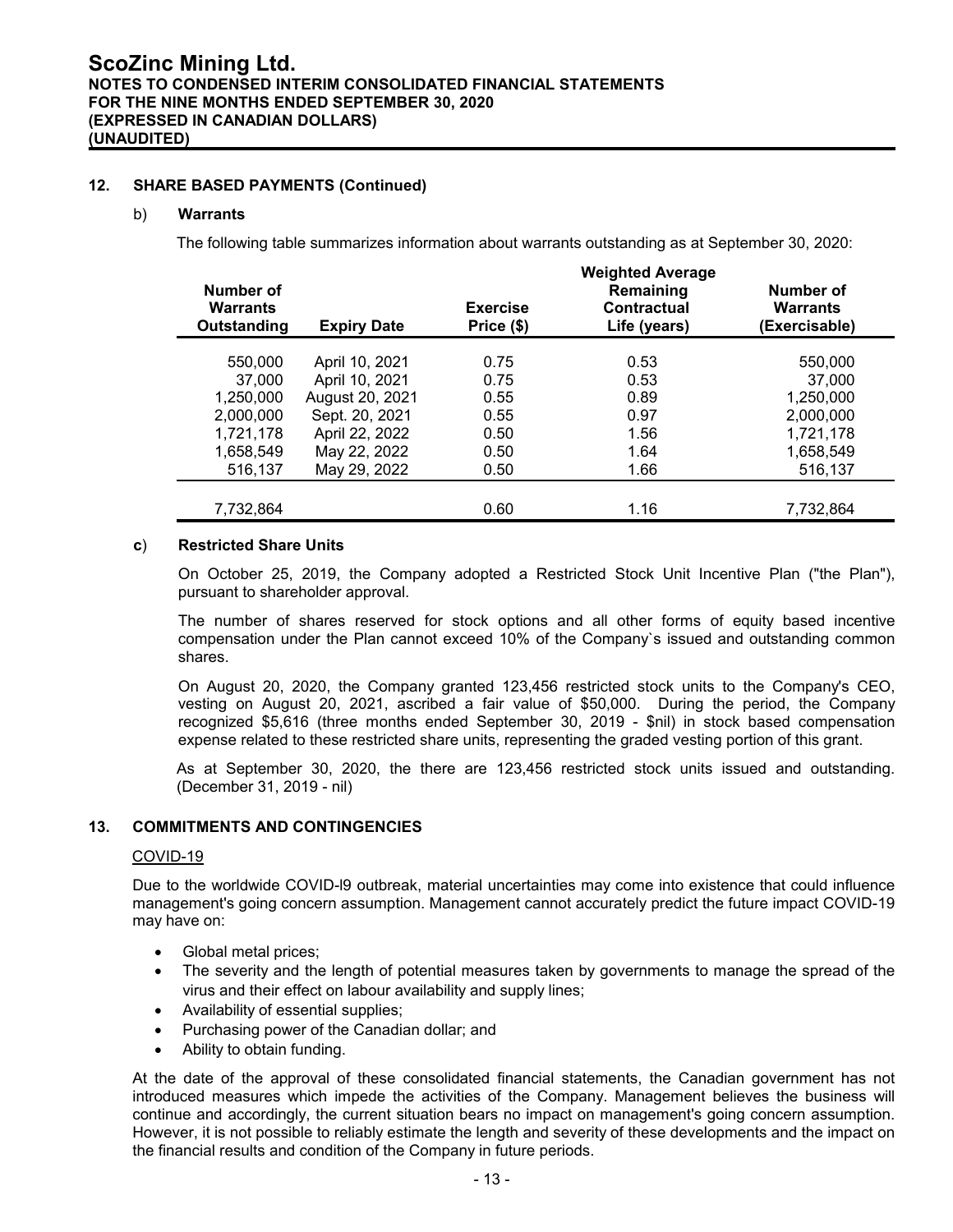#### **14. BASIC AND DILUTED LOSS PER SHARE**

Basic loss per share is computed using the weighted average number of common shares outstanding during the period. Diluted loss per share, which reflects the maximum possible dilution from the potential exercise of warrants and stock options, is the same as basic loss per share for the period ended. The effect of potential issuances of shares under options and warrants would be anti-dilutive for the nine months ended September 30, 2020 and 2019 as they would decrease the loss per share, consequently the weighted average number of common shares outstanding for basic and diluted are the same.

#### **15. RELATED PARTY TRANSACTIONS**

All transactions with related parties have occurred in the normal course of operations and are measured at the exchange amount, which is the amount of consideration established and agreed to by the related parties. Except as noted, amounts with related parties are non-interest bearing, unsecured, payable on demand and have arisen from the provision of services and expense reimbursements described.

| <b>Rey Management Fersonnel Compensation</b>               | <b>Three Months Ended</b><br>September 30, |   |         | <b>Nine Months Ended</b><br>September 30, |         |   |         |
|------------------------------------------------------------|--------------------------------------------|---|---------|-------------------------------------------|---------|---|---------|
|                                                            | 2020                                       |   | 2019    |                                           | 2020    |   | 2019    |
| Board of Directors, Officers, and Key Management Personnel |                                            |   |         |                                           |         |   |         |
| Remuneration                                               | 52.667                                     | S | 64.273  | \$                                        | 161.000 | S | 180.348 |
| Share-based compensation <sup>1</sup>                      | 5.616                                      |   | 125.565 |                                           | 70.202  |   | 125.565 |
|                                                            | 58.283                                     |   | 189.838 | S                                         | 231.202 | S | 305,913 |

#### **Key Management Personnel Compensation**

<sup>1</sup>Share-based compensation is disclosed in this table based on the fair value of the stock option grant at the date of grant.

During the three and nine months ended September 30, 2020, the Company expensed \$7,500 and \$31,623, respectively (three and nine months ended September 30, 2019 - \$33,495 and \$80,639, respectively) to Marrelli Support Services Inc. ("Marrelli Support") and DSA Corporate Services Inc. (the "DSA"), together known as the "Marrelli Group" for:

- (i) Robert D.B. Suttie, President of Marrelli Support, to act as Chief Financial Officer ("CFO") of the Company;
- (ii) Bookkeeping and office support services;
- (iii) Regulatory filing services; and
- (iv) Corporate secretarial services.

The Marrelli Group is also reimbursed for out of pocket expenses.

As at September 30, 2020, amounts due to related parties totaled \$57,389 (December 31, 2019 - \$52,768) pertaining to amounts payable for key management remuneration, director's fees, support services from the Marrelli Group, and reimbursement of expenses paid on behalf of the Company.

See also notes 11(b) and 12(c).

The above noted transactions are in the normal course of business and are measured at the exchange amount, as agreed to by the parties, and approved by the Board of Directors in strict adherence to conflict of interest laws and regulations.